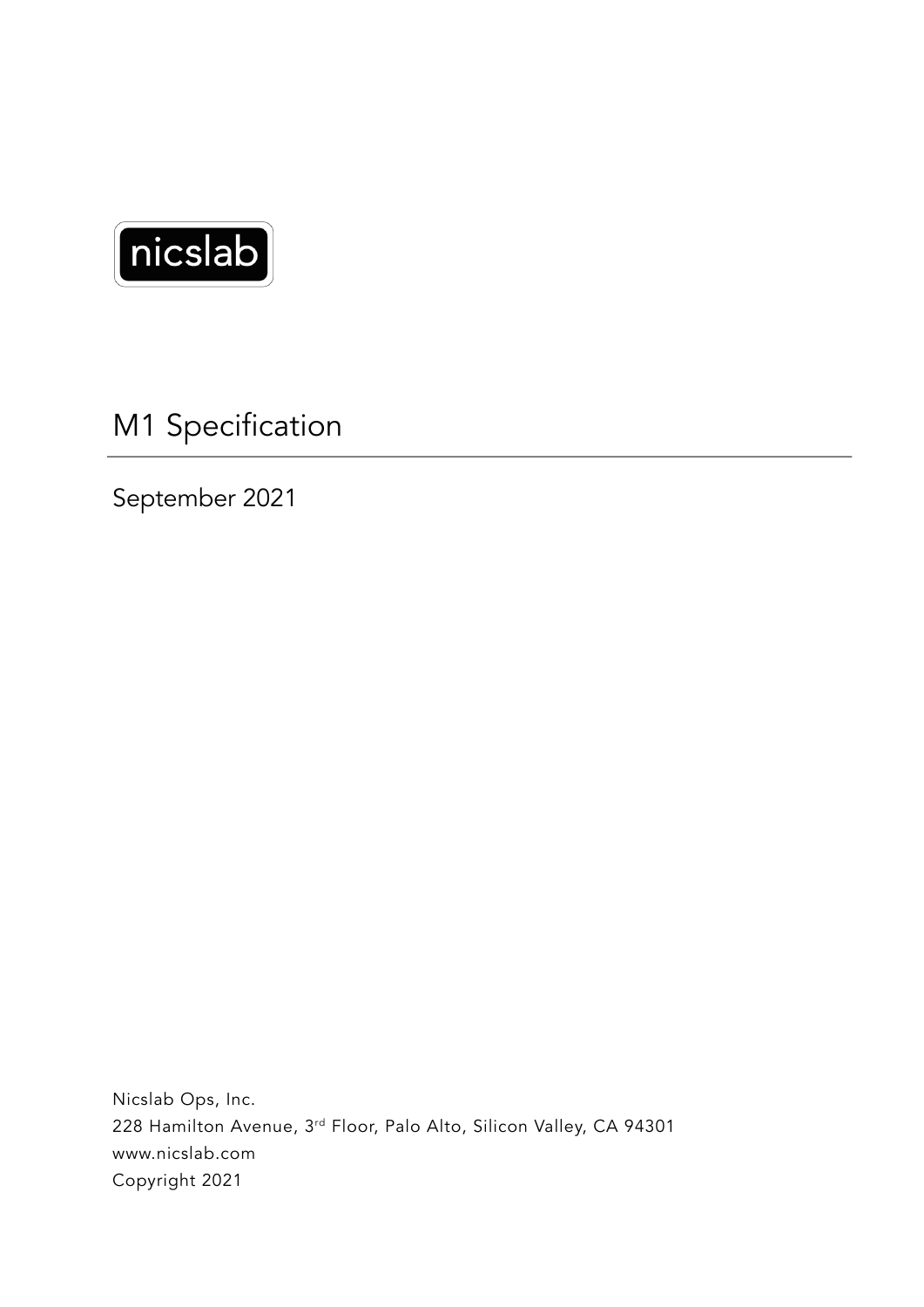

## 1. Multi-connectors Details

Multi-connector for XPOW/XDAC is designed to have flexibility and reconfigurability from the main system. There are several versions of multiconnector. Please check your multi-connector version.

For type 1 or M1 multi-connector, as shown in Fig. 1, callouts from A – R (detail described in Table 1) corresponds to all the configurations in order to be connected to the device under test (DUT). Points A – H and M are the connector to be connected to DUT. The reconfiguration pins are at the point I – L. Point M is the SMA connectors for CH 1 – CH 16 outputs that are directly connected to the main system through point Q and R so they can be connected directly to DUT. Point N and O are the ground pin checkpoint where it can be used for checking the voltage output or connection using a multimeter. For channel outputs 1-40, the checkpoint is at point  $P(1 - 40)$ . See examples for more information on how to configure your DUT.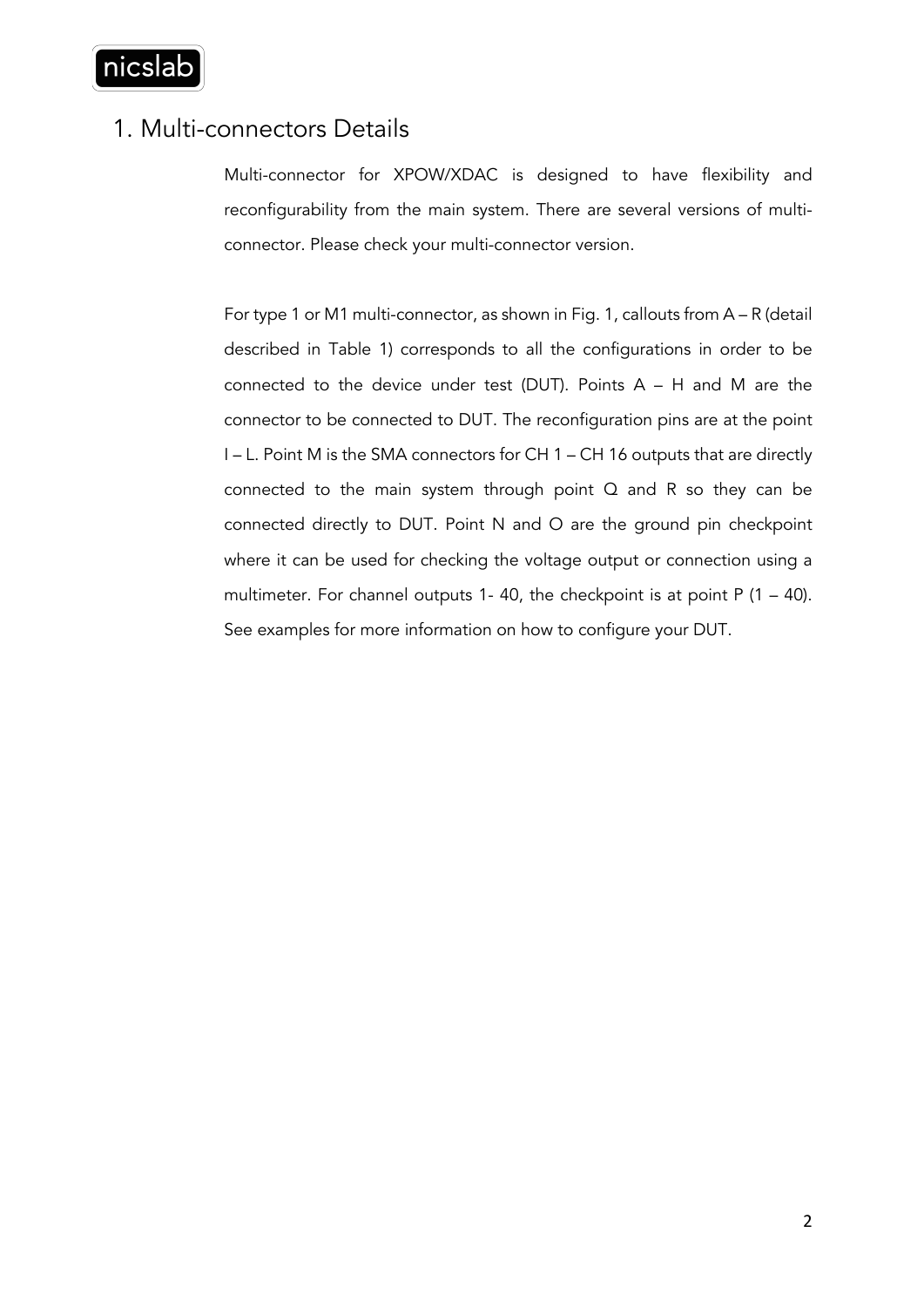

M1



Dimension : 12 (L) x 16 (W) x 12 (H) cm

Fig. 1 M1 – Multi-Connector configuration - 1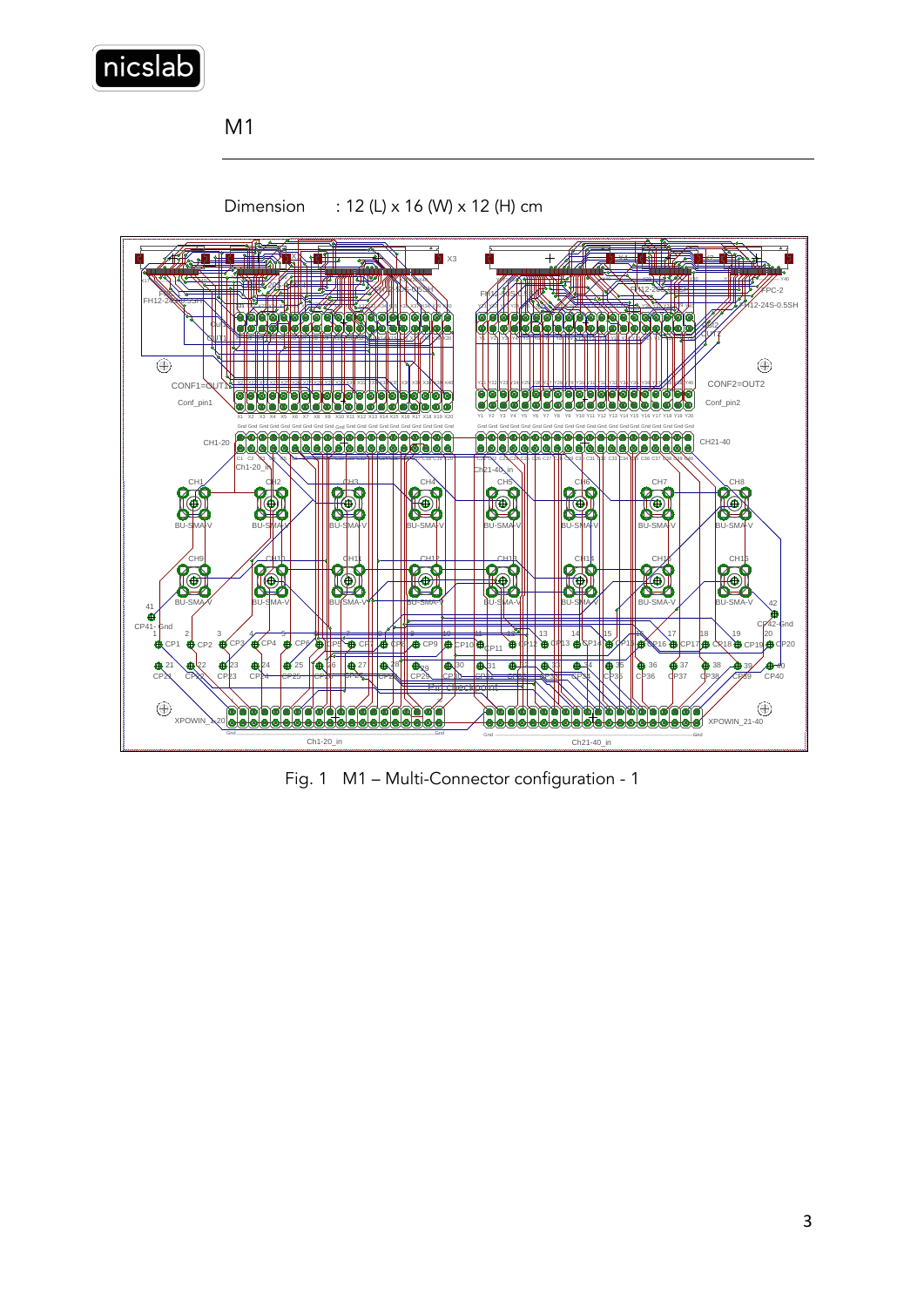



Fig. 2 M1 – Multi-Connector configuration - 2

| Callout | <b>Component Description</b>               |
|---------|--------------------------------------------|
| A       | FPC-1 24 pin (X17-X20, X26-X21, X27-X40)   |
| B       | FPC-2 20 pin (X21-X40)                     |
| C       | FPC-3 50 pin (X1-X38, X39, X40)            |
| D       | FPC-4 50 pin (Y1, Y2, Y3, Y4, Y5-Y40)      |
| F       | FPC-5 20 pin (Y21-Y40)                     |
| F       | FPC-6 24 pin (Y17-Y40)                     |
| G       | 2x20-1 pin header 2.54 mm (X1-X40)         |
| H       | 2x20-2 pin header 2.54 mm (Y1–Y40)         |
|         | 2x20-3 pin header 2.54 mm (X1–X40)         |
| J       | 2x20-4 pin header 2.54 mm (Y1-Y40)         |
| K       | 2x20-5 pin header 2.54 mm ((C1–C20) + GND) |

| Table 1: | M1 - Multi-Connector point information |  |
|----------|----------------------------------------|--|
|----------|----------------------------------------|--|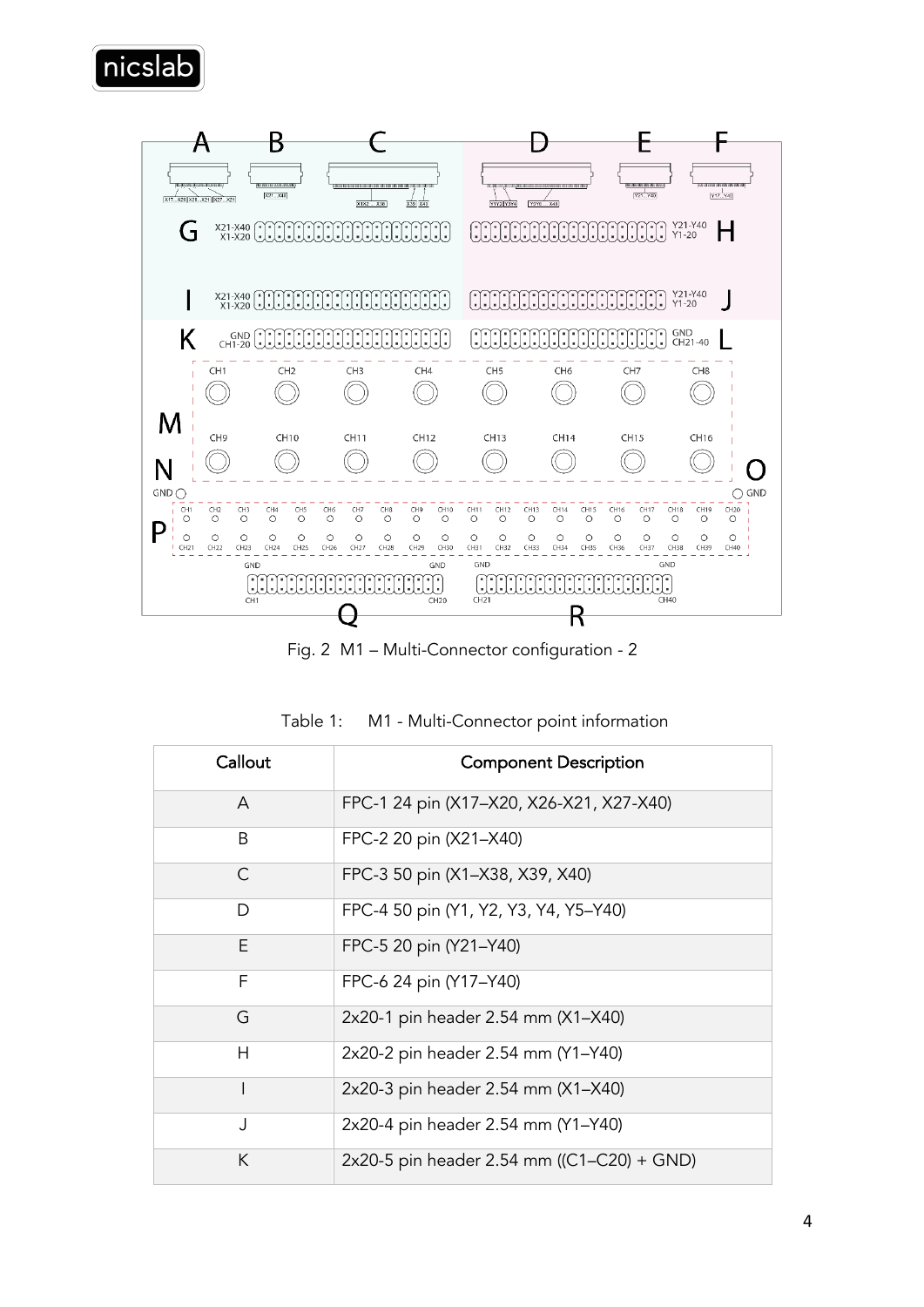# nicslak

|            | 2x20-6 pin header 2.54 mm ((C21–C40) + GND)  |
|------------|----------------------------------------------|
| M          | SMA connectors (CH1-CH16)                    |
| N          | GND check point 1 pin (41)                   |
| ∩          | GND check point 2 pin (42)                   |
| P          | Channel 1 - 40 output check point pin (1-40) |
| $\bigcirc$ | 1-20 CH in 2x20-7 pin header 2.54 mm (1–20)  |
| R          | 21-40 CH in pin header 2.54 mm (21-40)       |

Table 1 is the description of each point of the multi-connector PCB. The code X and Y with corresponding numbers or the same number means they connected to each other. Callout A, B, C, G, and I in the Green section are connected to each other, also the same case for Callout D, E, F, H, and J (Red section). For example, pin X1 at point C (FPC-3 50 pin) is connected to X1 at point G (2x20-1 pin header) and X1 point I (2x20-3 pin header). Another example, pin Y3 at point D (FPC-4 50 pin) is connected to Y3 at point H (2x20- 2 pin header) and point J (2x20-4 pin header).

Point Q and R are the point of connectors that need to be connected to the main system. These points and cable configuration are preconfigured as factory default where GND and correspond channel outputs from the main system are connected to multi-connectors.

Point K and L are connectors that directly correspond to point Q and R where on the top line are GND and bottom line (C1 – C40) are channel outputs. In default factory configuration (with a cable attached to point I, J, K, and L) X1 – X20 and Y1 – Y20 are grounds and X21 – 40 are channel 1 – 20 outputs with Y21 – Y40 are channel 21-40.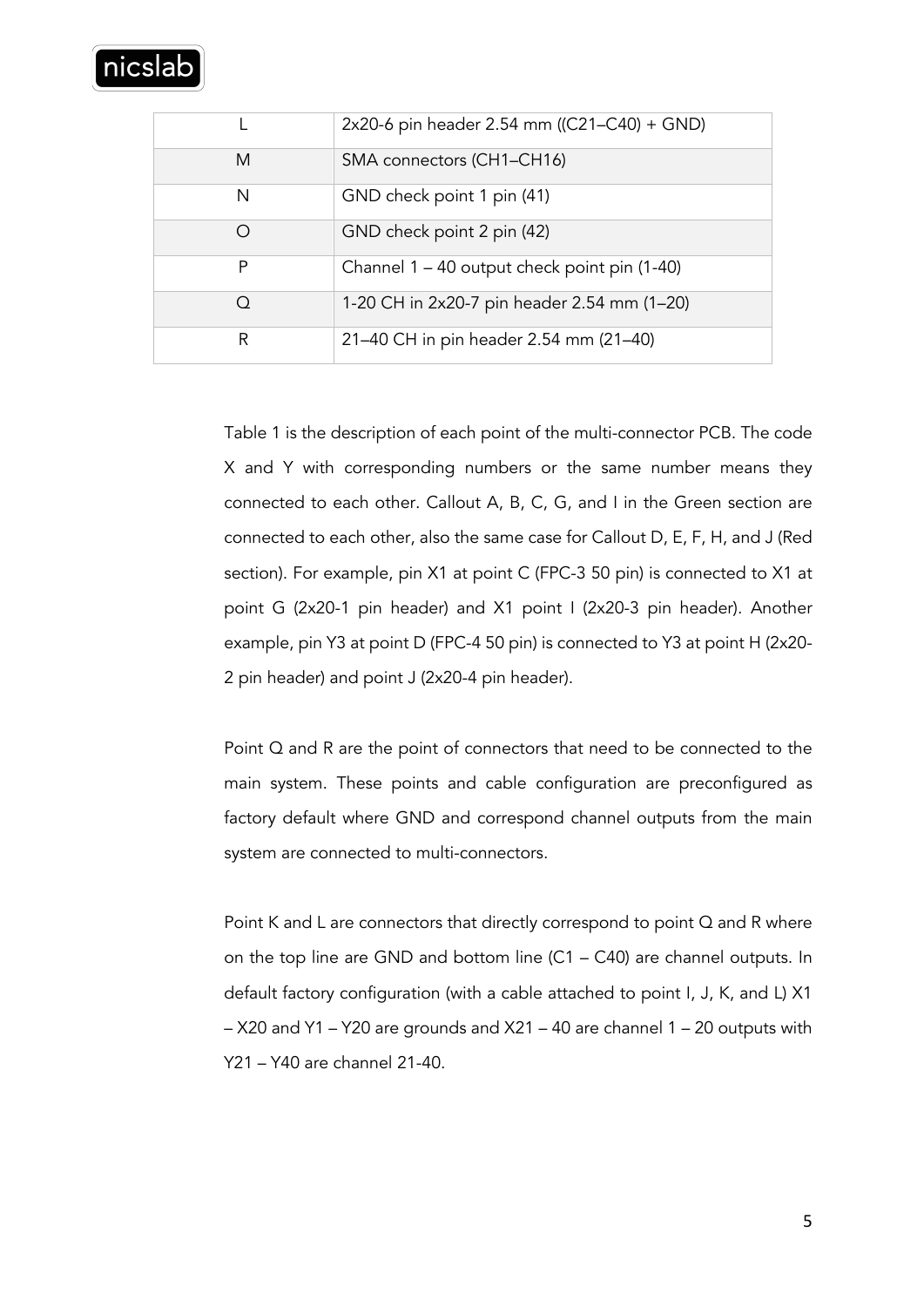



Fig. 3 M1 - Point A connector in details



Fig. 4 M1 - Point B connector in details



Fig. 5 M1 - Point C connector in details



Fig. 6 M1 - Point D connector in details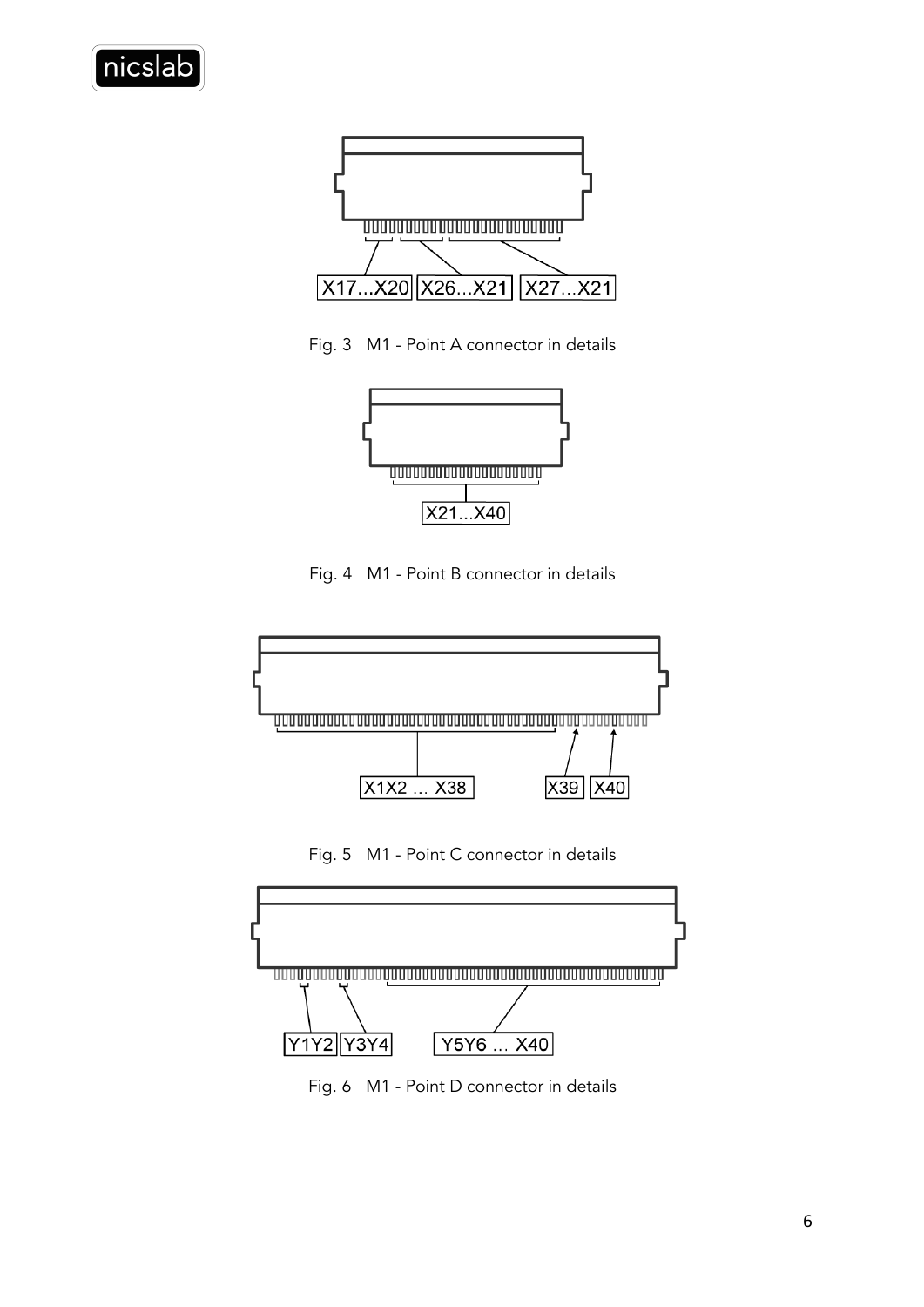

Fig. 7 M1 - Point E connector in details



Fig. 8 M1 - Point F connector in detail

Example on how to configure multi-connectors to test the device:

### Example 1

Suppose you have a device/chip that needs to be tested. The device has three inputs (sma1, sma2, sma3) to be connected with an SMA connector. Because SMA connectors at the multi-connector board are connected directly to point Q and R which are directly connected to the main system, it can be directly connected to the SMA connector at the multi-connector board (choose CH1 – CH16) that is available. With this configuration, the channel on GUI to control can be selected from CH1 – CH16 depend on the selection.

### Example 2

Suppose you have DUT with pin header 2.54 mm connectors with 8 channel input. With default factory configuration, channels 1 – 8 of DUT can be directly connected to point G or H. You can select output from X21 – 40 at point G or Y21 – Y40 at point H. The GNDs are available at X1 – 20 and Y1 – 40.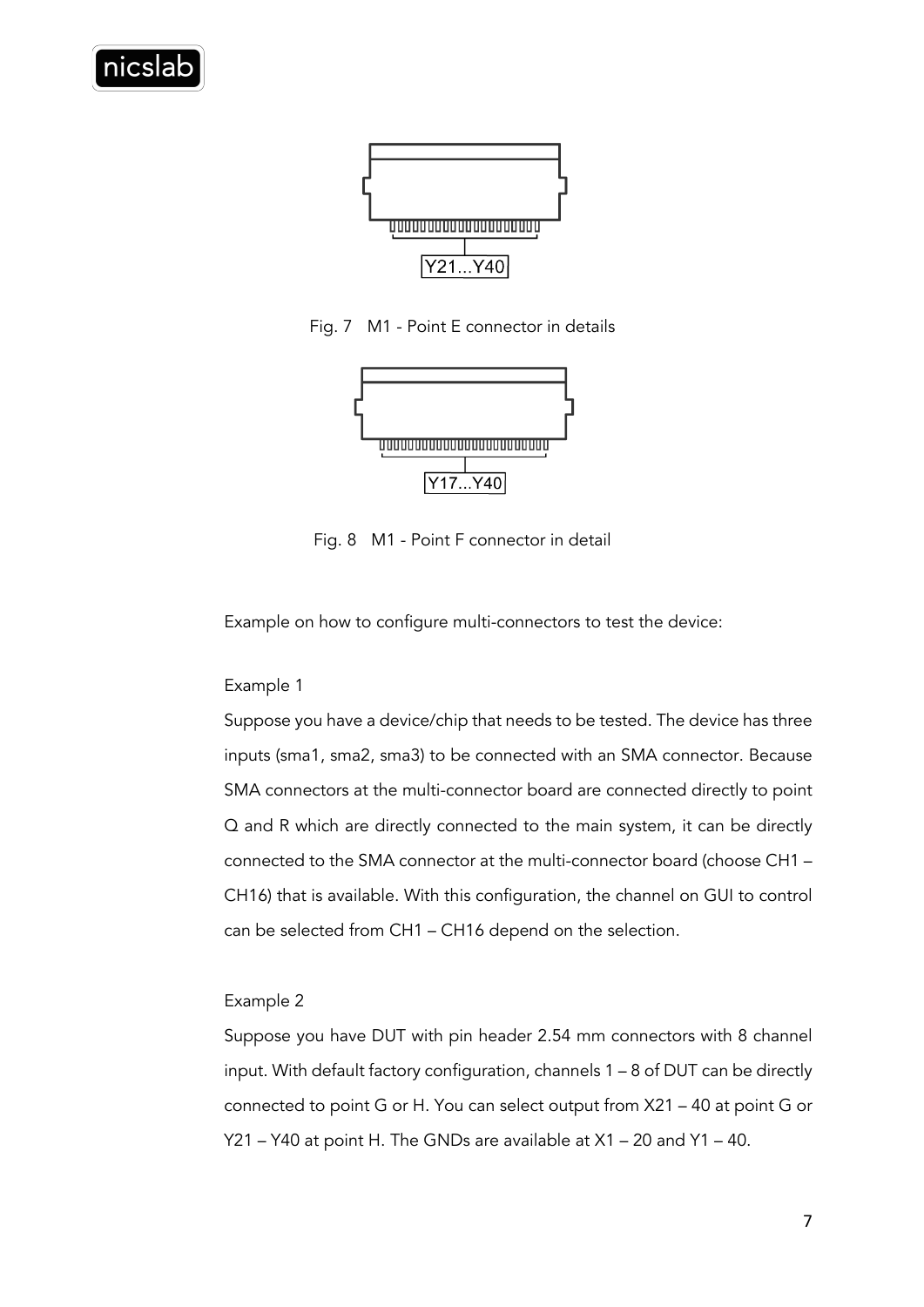

### Example 3

Suppose you have a chip with an FPC-20 pin connector. You want to select and configure point B (FPC-2 20 pin) for your DUT. You plan to dedicate X21, X23, X25, X27, X29, X31 as GND, and X22, X24, X26, X28, X30, X32 as channel input. To configure this scheme, you need to connect X21, X23, X25, X27, X29, X31 at the point I to GND at point K with jumper cable respectively. For the channel outputs, you need to connect C1 – C6 at point K to X22, X24, X26, X28, X30, X32 with jumper cable respectively. From GUI, you will control X22 voltage to your DUT using CH1, X24 voltage to your DUT using CH2, and so on.

# 2. Company Policy

Warranty – We guarantee to provide accurate descriptions and a high-quality product. Please do not hesitate to contact us at support@nicslab.com if you would like to have more information. If you have any problems with your order, please notify us within 60 days from the date of shipment of any defects. You agree to pay for the return shipping on exchanges and returns and we will reimburse this cost upon verification of a defect with the product. Moreover, a warranty will not apply if the product has been subject to misuse, neglect, accident, modification, or has been soldered or altered in any way.

Return and refund policy – If you are not happy with the product you purchased, for any reason, it is possible to return it for a refund within 5 days of receipt (10 days for an exchange).

Please advise us by email: support@nicslab.com for return authorization.

- Return for refund: within 5 days of receiving your product. (unopened)

- Return for replacement: within 10 days of receiving your product. (damaged or defective)